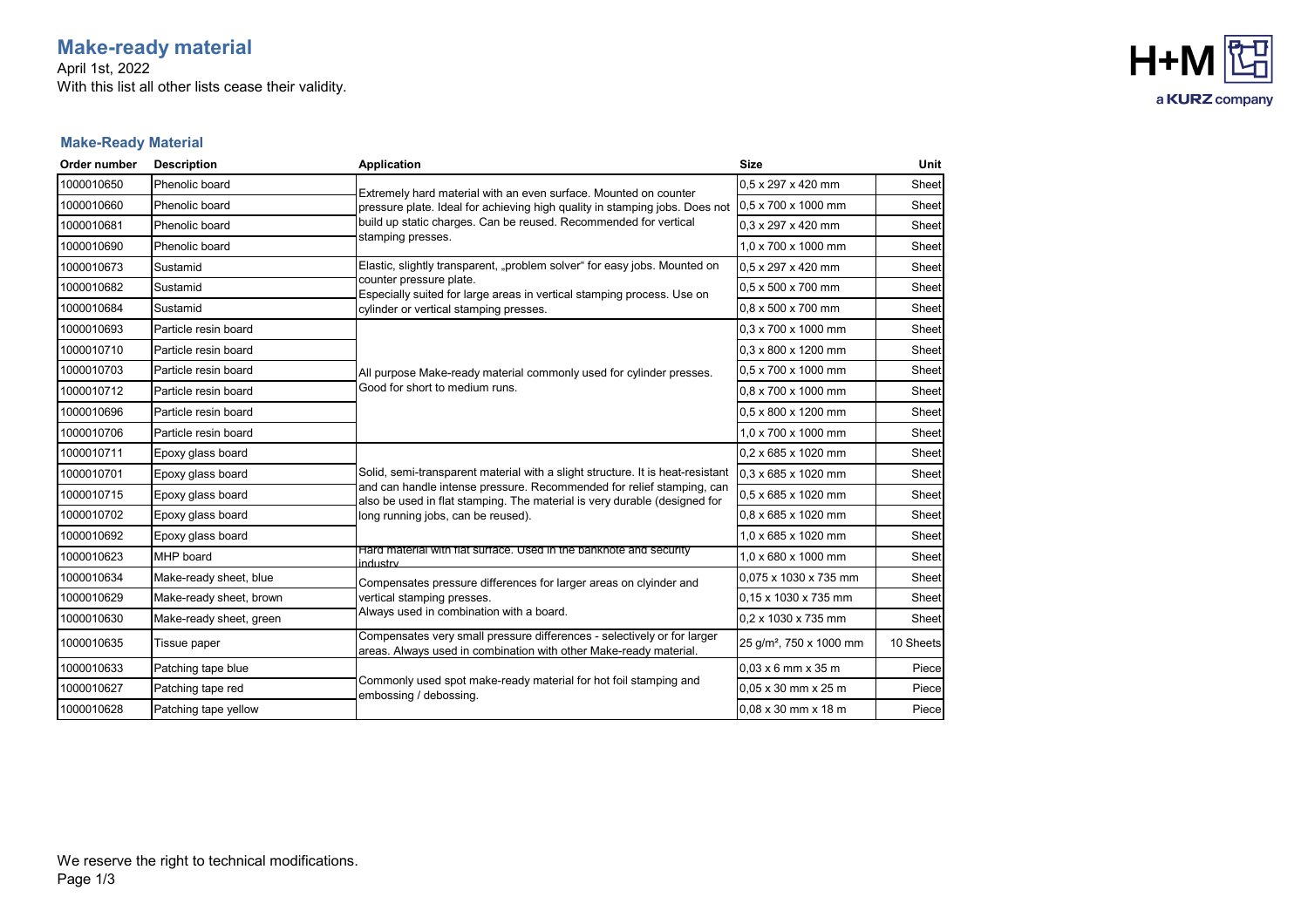## **Make-ready material**

April 1st, 2022 With this list all other lists cease their validity.



#### **Make-Ready Material ctd.**

| Order number | <b>Description</b>         | Application                                                                                                                                                     | Size                       | Unit                 |       |
|--------------|----------------------------|-----------------------------------------------------------------------------------------------------------------------------------------------------------------|----------------------------|----------------------|-------|
| 1000010640   | Polvesterfolie matt        | Recommended for embossing and debossing jobs. Used to cover the<br>counter die, prevents sheets from sticking to the die. Protection against<br>premature wear. | $23 \mu m$ , 315 mm x 61 m | Piece                |       |
| 1000010704   | Polyesterfolie matt        |                                                                                                                                                                 |                            | 23 µm, 630 mm x 61 m | Piece |
| 1000010688   | Polvesterfolie transparent |                                                                                                                                                                 | $36 \mu m$ , 315 mm x 61 m | Piece                |       |
| 1000010641   | Polyfol transparent        | Make ready material especially suited for cylinder stamping machines                                                                                            | 180 µm, 1060 mm x 50 m     | Piece                |       |

#### **Rubber Blankets**

| Order number | <b>Description</b>    | Application                                                                                                                                                                                                                                        | Size                                | Unit  |
|--------------|-----------------------|----------------------------------------------------------------------------------------------------------------------------------------------------------------------------------------------------------------------------------------------------|-------------------------------------|-------|
| 1000010642   | Rubber blanket black  | Mounted on the counter pressure plate. Levels out tolerances and<br>reduces outgassing. Suitable for embossing textures.                                                                                                                           | $0.65 \times 297 \times 420$ mm     | Piece |
| 1000010643   | Rubber blanket black  |                                                                                                                                                                                                                                                    | 0.65 x 1060 mm                      | Meter |
| 1000010645   | Rubber blanket yellow | Mounted on the counter pressure plate. Used to level out tolerances<br>resulting from the stamping machine. Very durable material with slight<br>structure. Recommended for small, fine designs.                                                   | $0.30 \times 1550$ mm               | Meter |
| 1000010679   | Rubber blanket black  | A cover material mainly used to protect counter dies, gives better result<br>with fine reliefs, can be used between 2 sustamid boards to get an elastic<br>sandwich make-ready, can also be used under a steel plate or on top of a<br>make ready. | $0.3 \times 1200$ mm                | Meter |
| 1000010647   | <b>Rubberprint</b>    | Suitable for hotstamping in the plastics industry. Compensate differences<br>in material thickness.                                                                                                                                                | $0 \times 460 \times 305$ mm        | Piece |
| 1000010648   | Rubberprint           |                                                                                                                                                                                                                                                    | $1.0 \times 1550$ mm $\times 3.5$ m | Roll  |

#### **Adhesive Tapes**

| Order number | <b>Description</b>          | Application                                                                                                                                                                                          | Size                              | Unit |
|--------------|-----------------------------|------------------------------------------------------------------------------------------------------------------------------------------------------------------------------------------------------|-----------------------------------|------|
| 1000010667   | Die mounting tape           | Double sided adhesive tape, activated by heat and pressure. Used to<br>securely mount dies to the chase.                                                                                             | $0.12 \times 25$ mm $\times 55$ m | Roll |
| 1000010668   | Die mounting tape           |                                                                                                                                                                                                      | $0.12 \times 50$ mm $\times 55$ m | Roll |
| 1000010669   | Counter die tape, brown     | Double sided ahesive tape to mount counter dies. Maximum<br>adhesiveness, ideal for long running jobs.                                                                                               | $0,113 \times 300$ mm, 33 m       | Roll |
| 1000010671   | Counter die tape, green     | Double sided adhesive tape to mount counter dies. Ideal for mid-sized<br>jobs. Can be removed easily without residues or the use of chemicals.<br>Can also be used to fix other Make-ready material. | $0.10 \times 310$ mm, 4,5 m       | Roll |
| 1000010672   | Counter die tape, green     |                                                                                                                                                                                                      | $10.10 \times 310$ mm, 25 m       | Roll |
| 1000010717   | Counter die tape, 4980 Tesa | Double sided ahesive tape to mount counter dies. Maximum<br>adhesiveness and max. heat resistance. Ideal for long running jobs.                                                                      | 0.08 x 300 mm, 100 m              | Roll |
| 1000010718   | Counter die tape, 4980 Tesa |                                                                                                                                                                                                      | $0.08 \times 50$ mm, 100 m        | Roll |
| 1000010685   | Tesa, transparent           | Special tape to test the adhesion of the foil on the final stamping result                                                                                                                           | $0.02 \times 19$ mm $\times$ 66 m | Roll |